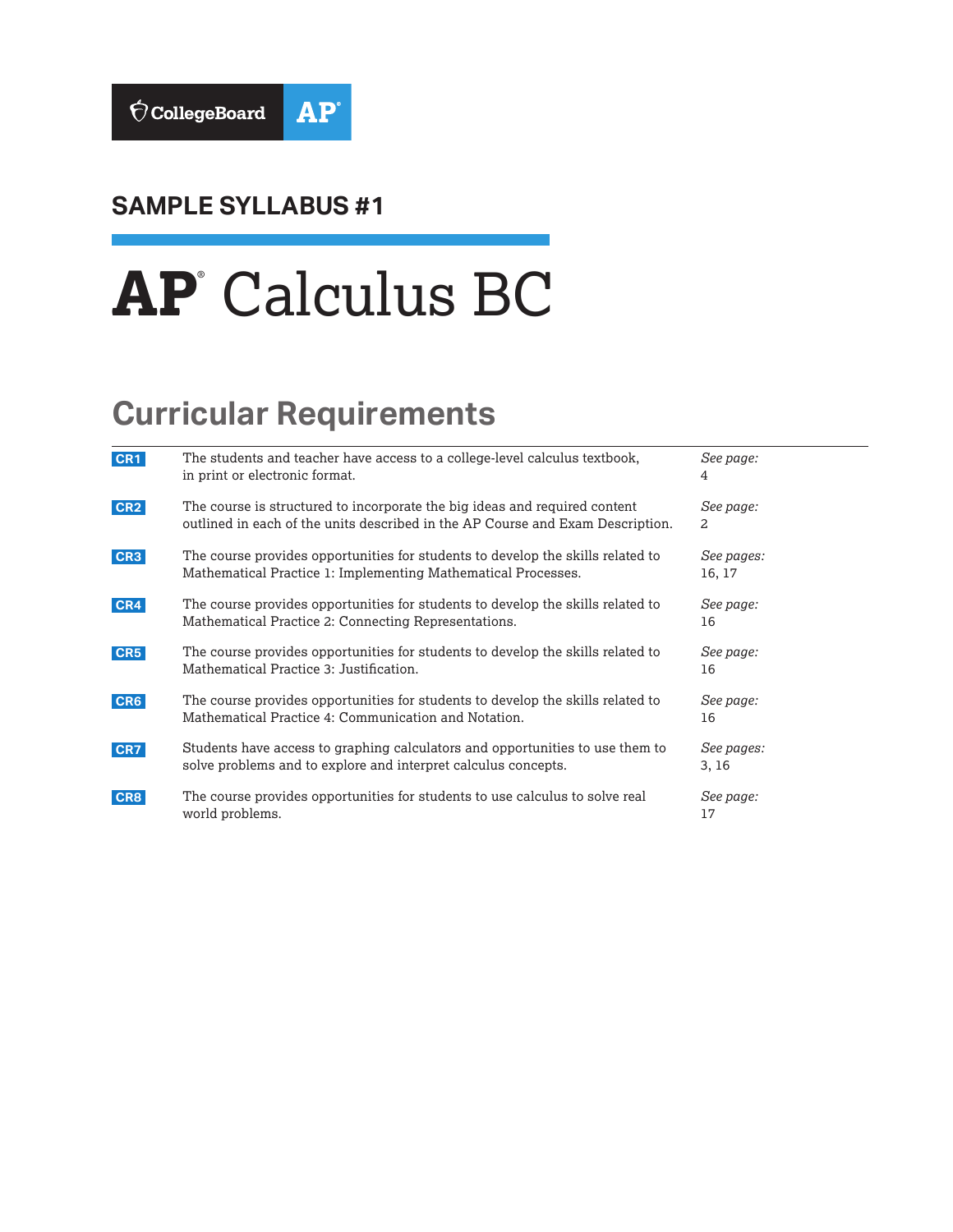## <span id="page-1-0"></span>**Advanced Placement Calculus BC Sample Syllabus #1**

## **Overview**

AP® Calculus BC satisfies all the requirements designed by the College Board and is equivalent to two semesters of college level calculus. This course syllabus is aligned to the *AP Calculus AB and BC Course and Exam Description* (CED) released by the College Board in 2019. Students enrolled in this course have completed precalculus and have chosen to take BC Calculus (in lieu of AB Calculus, which our school also offers). Students are required to take AP Calculus BC Exam in May. If students cannot afford to pay for the exam, the school will pay for the exam.

The course is designed around the three "Big Ideas" of calculus, including:

Big Idea #1: Change

Big Idea #2: Limits

Big Idea #3: Analysis of Functions

The College Board's CED is broken down into 10 units, and my course follows the sequencing/pacing of these 10 units. The three big ideas of calculus are included in the units as reflected in the CED. **CR2** 

**UNIT 1:** Limits and Continuity (~3 weeks)

**UNIT 2:** Differentiation: Definition and Fundamental Properties (2–3 weeks)

**UNIT 3:** Differentiation: Composite, Implicit, and Inverse Functions (2–3 weeks)

- **UNIT 4:** Contextual Applications of Differentiation (~2 weeks)
- **UNIT 5:** Analytical Applications of Differentiation (2–3 weeks)
- **UNIT 6:** Integration and Accumulation of Change (~4 weeks)

**UNIT 7:** Differential Equations (2–3 weeks)

**UNIT 8:** Applications of Integration (3–4 weeks)

UNIT 9: Parametric Equations, Polar Coordinates, and Vector-Valued Functions (~3 weeks)

**UNIT 10:** Infinite Sequences and Series (4–5 weeks)

## Student Practice

Throughout each unit, **Topic Questions** will be provided to help students check their understanding. The Topic Questions are especially useful for confirming understanding of difficult or foundational topics before moving on to new content or skills that build upon prior topics. Topic Questions can be assigned before, during, or after a lesson, and as in-class work or homework. Students will get rationales for each Topic Question that will help them understand why an answer is correct or incorrect, and their results will reveal misunderstandings to help them target the content and skills needed for additional practice.

At the end of each unit or at key points within a unit, **Personal Progress Checks** will be provided in class or as homework assignments in AP Classroom. Students will get a personal report with feedback on every topic, skill, and question that they can use to chart **CR2** 

The syllabus must include an outline of course content by unit title or topic using any organizational approach with the associated big idea(s) to demonstrate the inclusion of required course content. All three big ideas must be included: Change, Limits, and Analysis of Functions.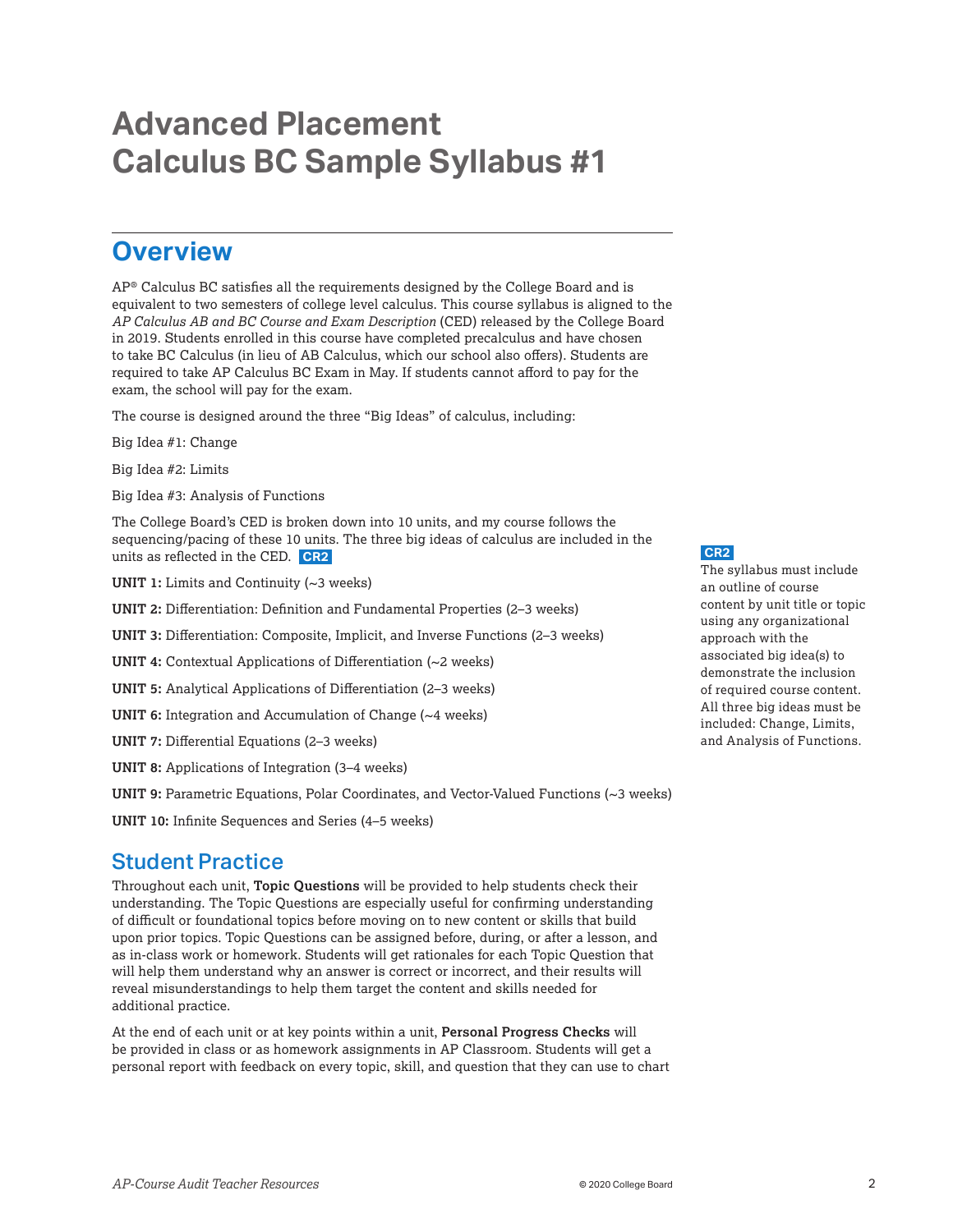<span id="page-2-0"></span>their progress, and their results will come with rationales that explain every question's answer. One to two class periods are set aside to re-teach skills based on the results of the Personal Progress Checks.

An extra lab period each week is devoted to an appropriate calculator activity, multistep word problems, Topic Questions, Personal Progress Checks, and/or free-response questions (FRQ's) from released AP Calculus BC Exams. Emphasis is placed on problem solving, using the calculus in new settings, and helping students to see the connections among the big ideas and the major themes in calculus. FRQs, which emphasize real-world applications of the calculus, are selected for discussion during this lab period.

The course is also designed around the four Mathematical Practices in AP Calculus outlined in the 2019 CED including:

Practice #1: Implementing Mathematical Processes

Practice #2: Connecting Representations

Practice #3: Justification

Practice #4: Communication and Notation

## Course Objectives

At the end of the course, students should be able to solve a variety of real-world problems using limits, derivatives, integrals, and series. Students are shown the interrelationships of these four major themes/threads throughout the course. The course teaches the students how to communicate their mathematical reasoning using proper mathematical terminology in complete sentences. Students are instructed how to answer problems in the context of the problem, both verbally and in written sentences/paragraphs, using appropriate measurement units.

## **Prerequisites**

All students who are taking AP Calculus BC have completed precalculus and have a firm understanding of:

- Functions their graphs and behaviors
- Trigonometry
- Logs and Natural Logs
- Transformations and Translations
- The use of their graphing calculator to solve problems
- The value of the Rule of Four to solve problems (analytical/algebraic, numerical, graphical, verbal/communication)
- **Transcendental Functions**

These and other prerequisite topics/skills are briefly reviewed, as needed, during the year to help students make valuable connections between the big ideas.

## **Technology**

- All students are expected to have a TI-83, 83+, 84, or 84+ for their use in class and for homework assignments. For students that cannot afford a calculator, our school will loan a calculator to that student for the course. **CR7**
- All students have access to the computer labs at our school.
- The graphing calculator is used every day in class and students are instructed daily on how to use this technology to help them understand the various calculus concepts and to connect concepts and different representations.

## **CR7**

The syllabus includes a statement that each student has individual access to an approved graphing calculator.

#### AND

The syllabus must include a description of at least one activity in which students use graphing calculators to:

- graph functions
- solve equations
- perform numerical differentiation
- **perform numerical** integration
- explore or interpret calculus concepts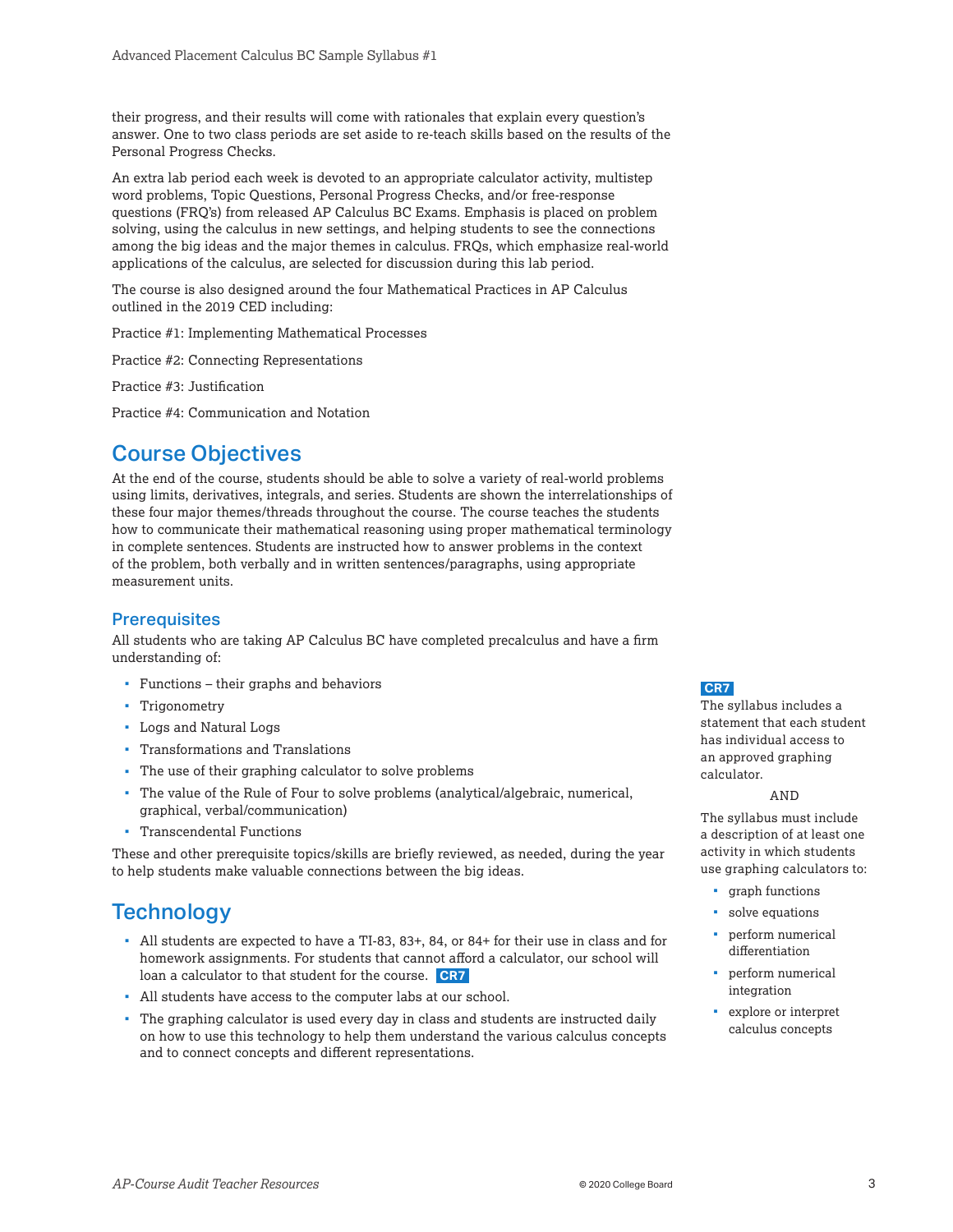- <span id="page-3-0"></span> Students are exposed to numerous calculus applets during the course, and I have a computer and LCD projector in my classroom.
- Students download a number of calculator programs from my calculator, including programs for Riemann Sums, Area between two curves, Euler's Method, and Slope Fields. These programs are designed to help students visualize the various concepts and to get a deeper understanding of calculus.
- Students are instructed throughout the course of the Four Functionalities allowed on the AP Exam with the graphing calculator including:
	- *Plot the graph of a function within an arbitrary viewing window.*
	- *Find the zeros of functions (solve equations numerically).*
	- *Numerically calculate the derivative of a function.*
	- *Numerically calculate the value of a definite integral.*
- I instruct students on the various software packages to illustrate volumes of solids, slope fields, and accumulation.
- During the course, problems will be represented and solved in four distinct ways: analytically, numerically, graphically, and verbally. Students will use a graphing calculator to determine the value of various limits, to determine the value of a derivative at a point, to find the value of a definite integral, to graph a function in various windows, and to solve a variety of equations, as well as explore concepts such as the limit of a function at a point.

## **Textbooks**

## Primary Textbooks (1)

Larson, Hostetler, Edwards. Calculus of a Single Variable. Houghton Mifflin Company, 2006, 8th ed. ISBN 0618503048 **CR1** 

## Secondary Textbook

Stewart, James. Calculus. Brooks/Cole Publishing Company, 1999 ISBN: 0534359493

## Resources and Supplementary Materials

College Board Special Focus Booklets including:

Differential Equations

Approximation

Infinite Series

The Fundamental Theorem on Calculus

College Board Curriculum Modules including:

Vectors

Volumes of Solids of Revolution

Extrema

Motion

Functions Defined by Integrals

Fundamental Theorem of Calculus

Reasoning from Tabular Data

**CR1** 

The syllabus must list the title, author, and publication date of a college-level calculus textbook.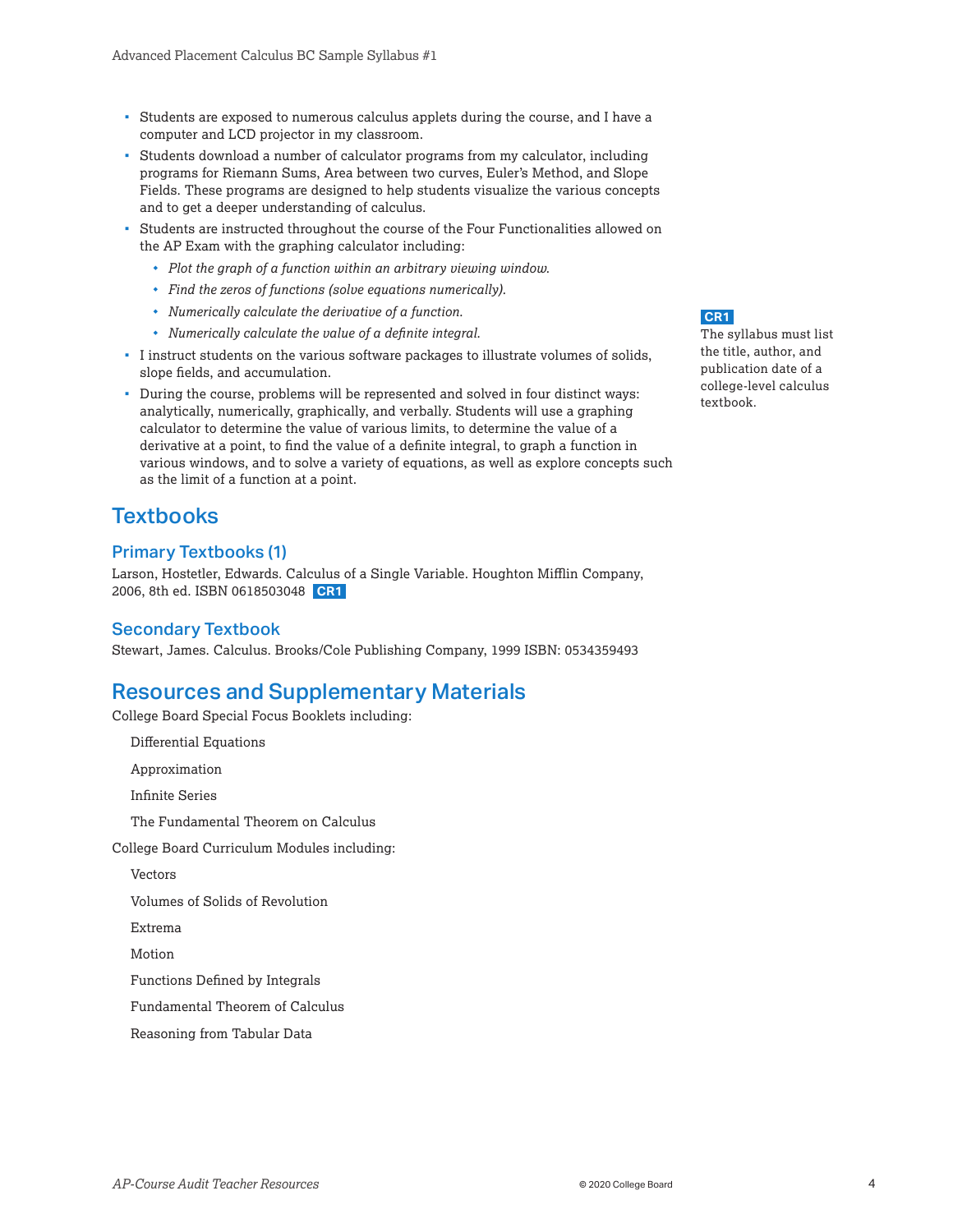Best, George. *Concepts and Calculators in Calculus*. Venture Publishing

Best, George. *AP Calculus and the TI-83 Graphing Calculator*. Venture Publishing.

Best, George. *Preparing for the AP Calculus Examination*. Venture Publishing

Bock, David. *Preparing for the AP Exam*. Barron's Educational Series.

Crawford, Debra. *Work Smarter Not Harder*. Venture Publishing.

Lederman, David. *Multiple-Choice and Free-Response Questions in Preparation for the AP Calculus AB Examination*. D&S Marketing Systems.

*AP Calculus AB and BC Course and Exam Description (CED)* 

*Teaching AP Calculus*, D&S Marketing Systems, Inc., Lin McMullin, 2nd ed.

#### Software:

Best, George. *Best Grapher*.

Bradford, William. *Calculus AB Test Bank*.

Desmos

Weeks, Audrey. *Calculus in Motion*.

- **Previously Published AP Multiple-Choice and Free-Response Questions including the** 1997, 1998, 2003, 2008, 2012 released AP Exams
- AP Professional Development Workshops and Institute materials
- AP Central® website and AP Calculus OTC
- TI-83+ and TI-84 graphing calculators

## Assessment

Students are assessed using several methods. The math department counts daily homework as 10% of a student's grade. The other 90% is a combination of quizzes, labs, projects, and unit tests. I will use the Personal Progress Checks (PPCs) designed by the College Board as formative assessments during the course of the 10 units to help students and me better understand what concepts my students are struggling with. The unit tests contain a no calculator section and a calculator section consistent with the AP Calculus BC Exam. Weekly labs consist of graphical, numerical, and analytical components and a written conclusion. Free-response questions are graded similar to the AP Exam. A midyear exam is given at the end of the first semester. Just before the AP Exam in May, students are given an entire AP BC Calculus practice exam, which is graded like the actual exam using the scoring guidelines published by the College Board. This is counted as their final exam grade for the year.

Because the mathematical communication component is so important in this class, students are strongly encouraged to do test corrections for every exam. These test corrections are an integral component of the learning process for this AP course and will help students understand the required concepts, as well as how to effectively communicate their answers.

## Post AP Exam

After the AP Exam, topics covered vary each year depending on the time remaining in the school year and the number of students in the class. One project requires two-student groups to present an appropriate lab demonstration to a math class of underclassmen. Other years we continue on with more calculus topics, including Volume by the Shell Method and other concepts not covered under the BC curriculum.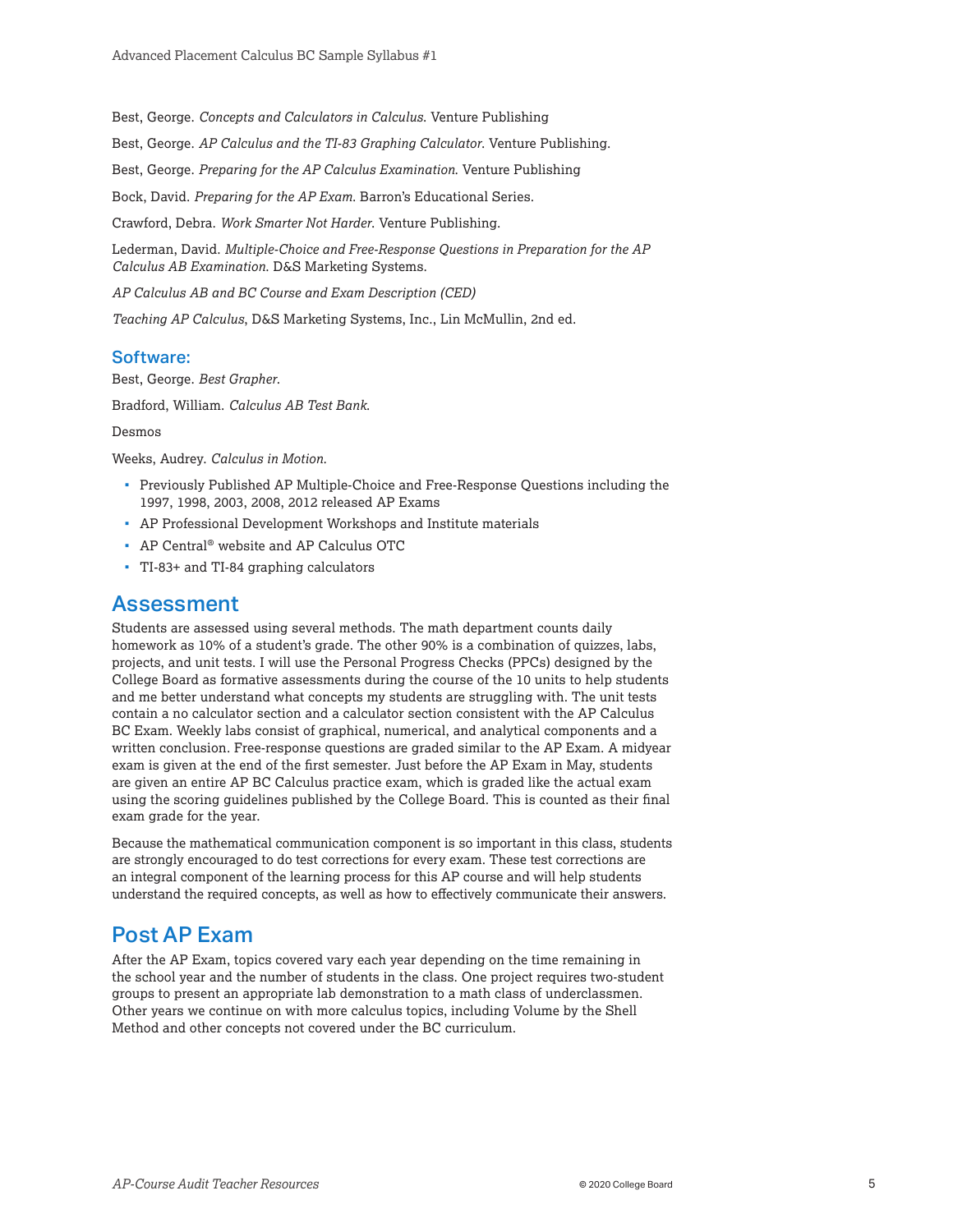| Unit 1: Limits and Continuity                                  |                                                                                                                                                                                                      |  |
|----------------------------------------------------------------|------------------------------------------------------------------------------------------------------------------------------------------------------------------------------------------------------|--|
| Topic                                                          | Skill                                                                                                                                                                                                |  |
| 1.1 Introducing Calculus: Can<br>Change Occur at an Instant?   | 2.B. Identify mathematical information<br>from graphical, symbolic, numerical,<br>and/or verbal representations.                                                                                     |  |
| 1.2 Defining Limits and Using<br><b>Limit Notation</b>         | 2.B. Identify mathematical information<br>from graphical, symbolic, numerical,<br>and/or verbal representations.                                                                                     |  |
| 1.3 Estimating Limit Values from Graphs                        | 2.B. Identify mathematical information<br>from graphical, symbolic, numerical,<br>and/or verbal representations.                                                                                     |  |
| 1.4 Estimating Limit Values from Tables                        | 2.B. Identify mathematical information<br>from graphical, symbolic, numerical,<br>and/or verbal representations.                                                                                     |  |
| 1.5 Determining Limits Using<br>Algebraic Properties of Limits | 1.E. Apply appropriate mathematical<br>rules or procedures, with<br>and without technology.                                                                                                          |  |
| 1.6 Determining Limits Using<br>Algebraic Manipulation         | 1.C. Identify an appropriate mathematical<br>rule or procedure based on the<br>classification of a given expression<br>(e.g., Use the chain rule to find the<br>derivative of a composite function). |  |
| Complete Personal Progress Check MCQ Part A for Unit 1         |                                                                                                                                                                                                      |  |
| 1.7 Selecting Procedures for<br><b>Determining Limits</b>      | 1.C. Identify an appropriate mathematical<br>rule or procedure based on the<br>classification of a given expression<br>(e.g., Use the chain rule to find the<br>derivative of a composite function). |  |
| 1.8 Determining Limits Using<br>the Squeeze Theorem            | 3.C. Confirm whether hypotheses or<br>conditions of a selected definition,<br>theorem, or test have been satisfied.                                                                                  |  |
| 1.9 Connecting Multiple<br>Representations of Limits           | 2.C. Identify a re-expression of<br>mathematical information presented<br>in a given representation.                                                                                                 |  |
| 1.10 Exploring Types of Discontinuities                        | 3.B. Identify an appropriate mathematical<br>definition, theorem, or test to apply.                                                                                                                  |  |
| 1.11 Defining Continuity at a Point                            | 3.C. Confirm whether hypotheses or<br>conditions of a selected definition,<br>theorem, or test have been satisfied.                                                                                  |  |
| Complete Personal Progress Check MCQ Part B for Unit 1         |                                                                                                                                                                                                      |  |
| 1.12 Confirming Continuity over an Interval                    | 1.E. Apply appropriate mathematical<br>rules or procedures, with<br>and without technology.                                                                                                          |  |
| 1.13 Removing Discontinuities                                  | 1.E. Apply appropriate mathematical<br>rules or procedures, with<br>and without technology.                                                                                                          |  |
| 1.14 Connecting Infinite Limits<br>and Vertical Asymptotes     | 3.D. Apply an appropriate mathematical<br>definition, theorem, or test.                                                                                                                              |  |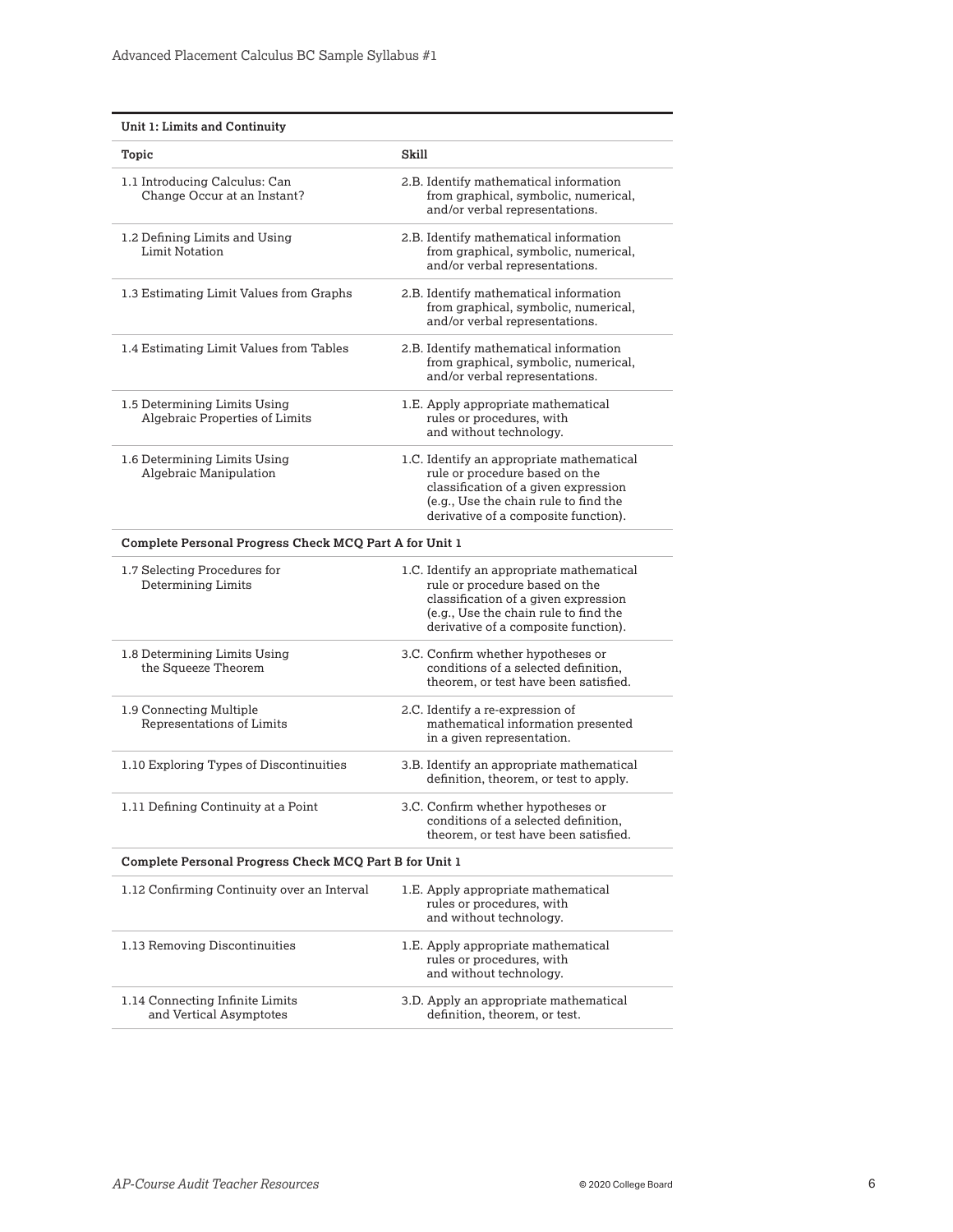| Unit 1: Limits and Continuity                                                                           |                                                                                                                                                                                                                                                                       |
|---------------------------------------------------------------------------------------------------------|-----------------------------------------------------------------------------------------------------------------------------------------------------------------------------------------------------------------------------------------------------------------------|
| Topic                                                                                                   | Skill                                                                                                                                                                                                                                                                 |
| 1.15 Connecting Limits at Infinity<br>and Horizontal Asymptotes                                         | 2.D. Identify how mathematical<br>characteristics or properties<br>of functions are related in<br>different representations.                                                                                                                                          |
| Complete Personal Progress Check FRQ A for Unit 1                                                       |                                                                                                                                                                                                                                                                       |
| 1.16 Working with the Intermediate<br>Value Theorem (IVT)                                               | 3.E. Provide reasons or rationales for<br>solutions and conclusions.                                                                                                                                                                                                  |
| Complete Personal Progress Checks MCQ C and FRQ B for Unit 1                                            |                                                                                                                                                                                                                                                                       |
| Take Unit 1 Test                                                                                        |                                                                                                                                                                                                                                                                       |
|                                                                                                         |                                                                                                                                                                                                                                                                       |
| Unit 2: Differentiation: Definition and Basic Derivative Rules                                          |                                                                                                                                                                                                                                                                       |
| Topic                                                                                                   | Skill                                                                                                                                                                                                                                                                 |
| 2.1 Defining Average and Instantaneous<br>Rates of Change at a Point                                    | 2.B. Identify mathematical information<br>from graphical, symbolic, numerical,<br>and/or verbal representations.                                                                                                                                                      |
| 2.2 Defining the Derivative of a Function<br>and Using Derivative Notation                              | 1.D. Identify an appropriate mathematical<br>rule or procedure based on the<br>relationship between concepts (e.g.<br>rate of change and accumulation)<br>or processes (e.g. differentiation<br>and its inverse process, anti-<br>differentiation) to solve problems. |
|                                                                                                         | 4.C. Use appropriate mathematical<br>symbols and notation (e.g., Represent<br>a derivative using $f'(x)$ , y', and $\frac{dy}{dx}$ ).                                                                                                                                 |
| 2.3 Estimating Derivatives of<br>a Function at a Point                                                  | 1.E. Apply appropriate mathematical<br>rules or procedures, with<br>and without technology.                                                                                                                                                                           |
| 2.4 Connecting Differentiability and<br>Continuity: Determining When<br>Derivatives Do and Do Not Exist | 3.E. Provide reasons or rationales for<br>solutions and conclusions.                                                                                                                                                                                                  |
| 2.5 Applying the Power Rule                                                                             | 1.E. Apply appropriate mathematical<br>rules or procedures, with<br>and without technology.                                                                                                                                                                           |
| Complete Personal Progress Check MCQ A for Unit 2                                                       |                                                                                                                                                                                                                                                                       |
| 2.6 Derivative Rules: Constant, Sum,<br>Difference, and Constant Multiple                               | 1.E. Apply appropriate mathematical<br>rules or procedures, with<br>and without technology.                                                                                                                                                                           |
| 2.7 Derivatives of cos x, sin x, $e^x$ , and lnx                                                        | 1.E. Apply appropriate mathematical<br>rules or procedures, with<br>and without technology.                                                                                                                                                                           |
| 2.8 The Product Rule                                                                                    | 1.E. Apply appropriate mathematical<br>rules or procedures, with<br>and without technology.                                                                                                                                                                           |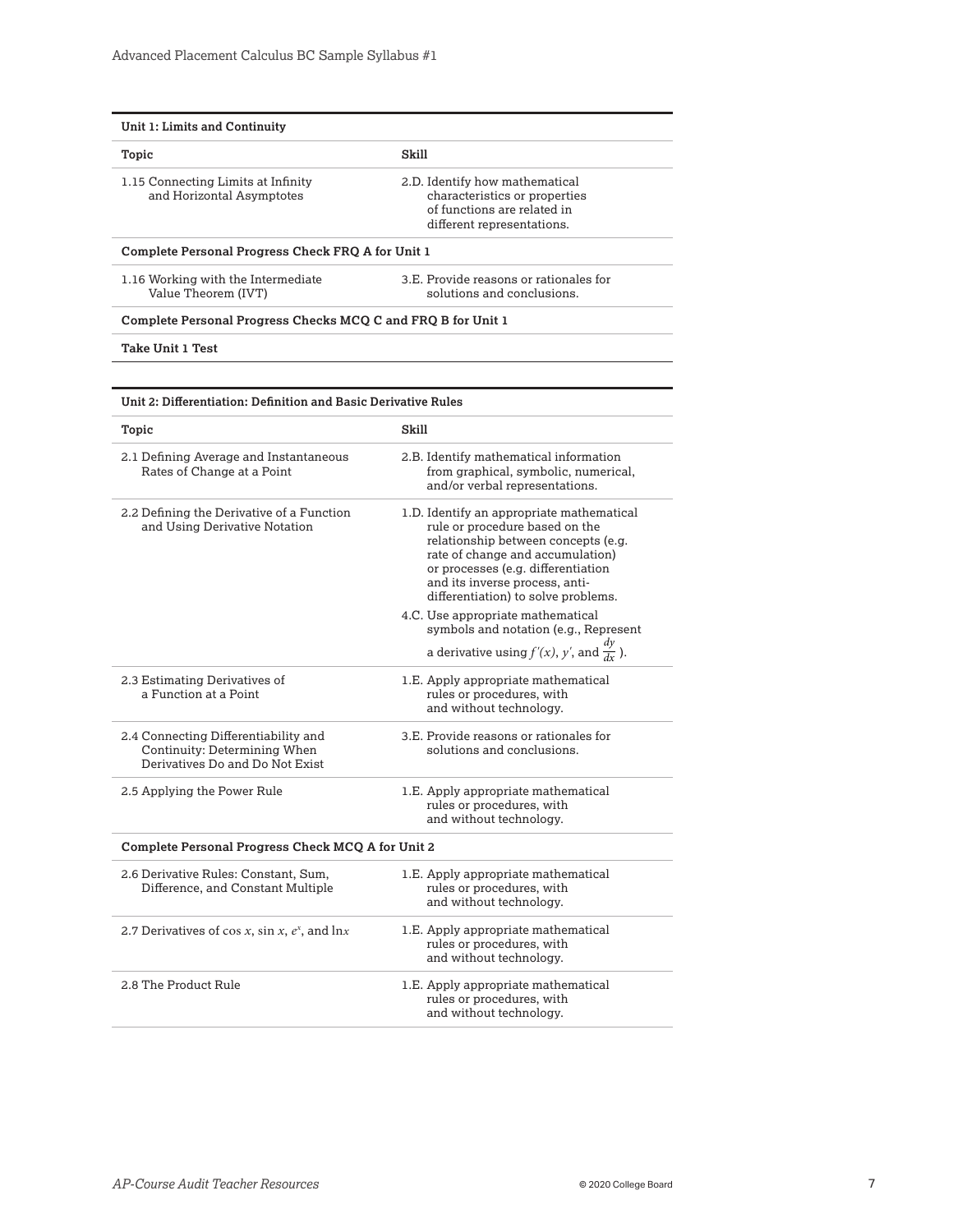| Unit 2: Differentiation: Definition and Basic Derivative Rules                              |                                                                                                                                                                                                                                                                       |  |
|---------------------------------------------------------------------------------------------|-----------------------------------------------------------------------------------------------------------------------------------------------------------------------------------------------------------------------------------------------------------------------|--|
| Topic                                                                                       | Skill                                                                                                                                                                                                                                                                 |  |
| 2.9 The Quotient Rule                                                                       | 1.E. Apply appropriate mathematical<br>rules or procedures, with<br>and without technology.                                                                                                                                                                           |  |
| Complete Personal Progress Check FRQ A for Unit 2                                           |                                                                                                                                                                                                                                                                       |  |
| 2.10 Finding the Derivatives of<br>Tangent, Cotangent, Secant,<br>and/or Cosecant Functions | 1.D. Identify an appropriate mathematical<br>rule or procedure based on the<br>relationship between concepts (e.g.<br>rate of change and accumulation)<br>or processes (e.g. differentiation<br>and its inverse process, anti-<br>differentiation) to solve problems. |  |
| Complete Personal Progress Checks MCQ B and FRQ B for Unit 2                                |                                                                                                                                                                                                                                                                       |  |
| Take Unit 2 Test                                                                            |                                                                                                                                                                                                                                                                       |  |
| Unit 3: Differentiation: Composite, Implicit, and Inverse Functions                         |                                                                                                                                                                                                                                                                       |  |
| Topic                                                                                       | Skill                                                                                                                                                                                                                                                                 |  |
| 3.1 The Chain Rule                                                                          | 1.C. Identify an appropriate mathematical<br>rule or procedure based on the<br>classification of a given expression<br>(e.g. Use the chain rule to find the<br>derivative of a composite function).                                                                   |  |
| 3.2 Implicit Differentiation                                                                | 1.E. Apply appropriate mathematical<br>rules or procedures, with<br>and without technology.                                                                                                                                                                           |  |
| 3.3 Differentiating Inverse Functions                                                       | 3.G. Confirm that solutions are<br>accurate and appropriate.                                                                                                                                                                                                          |  |
| 3.4 Differentiating Inverse<br><b>Trigonometric Functions</b>                               | 1.E. Apply appropriate mathematical<br>rules or procedures, with<br>and without technology.                                                                                                                                                                           |  |
| Complete Personal Progress Check FRQ B for Unit 3                                           |                                                                                                                                                                                                                                                                       |  |
| 3.5 Selecting Procedures for<br><b>Calculating Derivatives</b>                              | 1.C. Identify an appropriate mathematical<br>rule or procedure based on the<br>classification of a given expression<br>(e.g. Use the chain rule to find the<br>derivative of a composite function).                                                                   |  |
| 3.6 Calculating Higher Order Derivatives                                                    | 1.E. Apply appropriate mathematical<br>rules or procedures, with                                                                                                                                                                                                      |  |
|                                                                                             | and without technology.                                                                                                                                                                                                                                               |  |

**Take Unit 3 Test**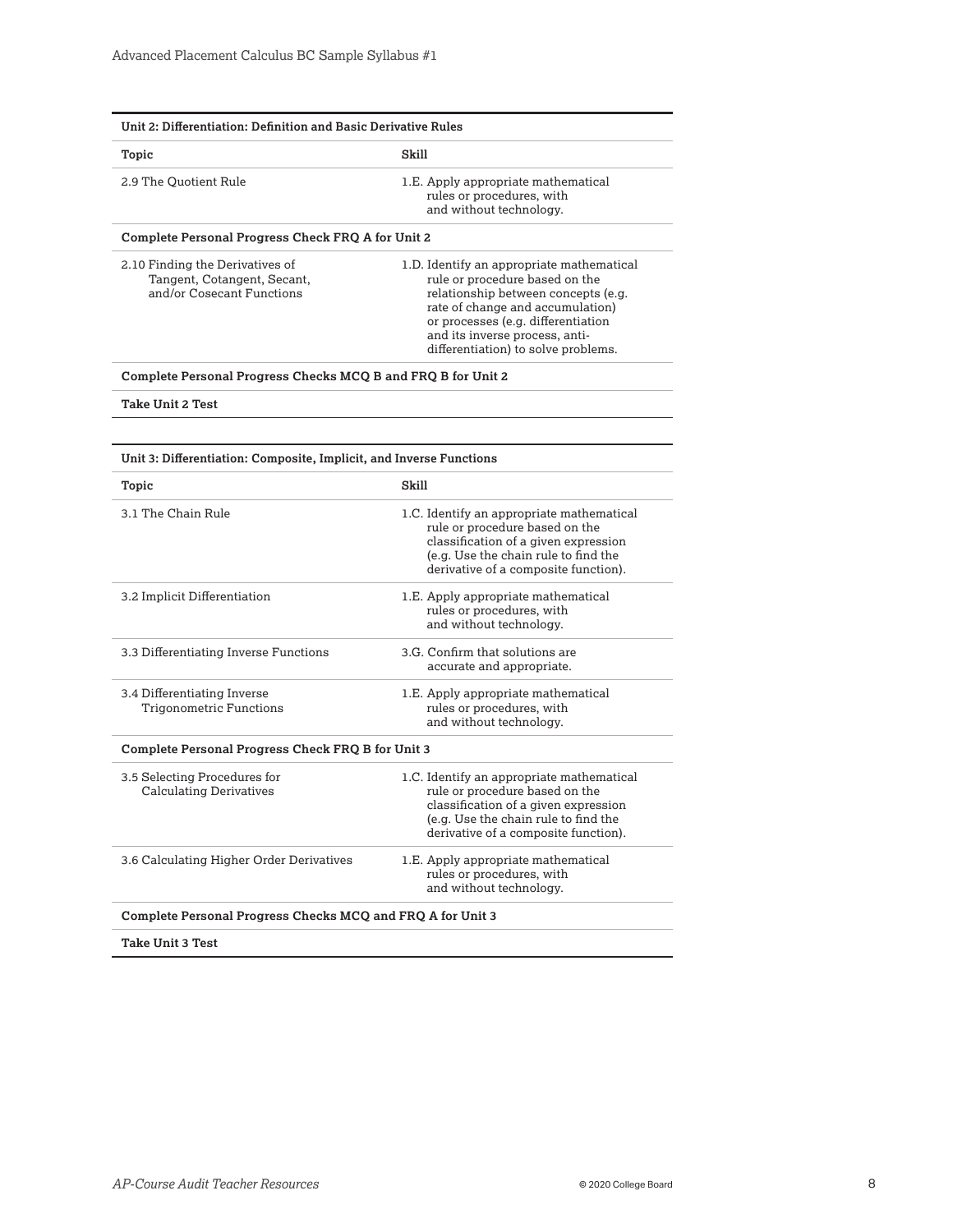| Unit 4: Differentiation: Definition and Basic Derivative Rules                    |                                                                                                                                                                                                                                                                       |  |
|-----------------------------------------------------------------------------------|-----------------------------------------------------------------------------------------------------------------------------------------------------------------------------------------------------------------------------------------------------------------------|--|
| Topic                                                                             | Skill                                                                                                                                                                                                                                                                 |  |
| 4.1 Interpreting the Meaning of<br>the Derivative in Context                      | 1.D. Identify an appropriate mathematical<br>rule or procedure based on the<br>relationship between concepts (e.g.<br>rate of change and accumulation)<br>or processes (e.g. differentiation<br>and its inverse process, anti-<br>differentiation) to solve problems. |  |
| 4.2 Straight-Line Motion: Connecting<br>Position, Velocity, and Acceleration      | 1.E. Apply appropriate mathematical<br>rules or procedures, with<br>and without technology.                                                                                                                                                                           |  |
| 4.3 Rates of Change in Applied<br>Contexts Other Than Motion                      | 2.A. Identify common underlying<br>structures in problems involving<br>different contextual situations.                                                                                                                                                               |  |
| 4.4 Introduction to Related Rates                                                 | 1.E. Apply appropriate mathematical<br>rules or procedures, with<br>and without technology.                                                                                                                                                                           |  |
| 4.5 Solving Related Rates Problems                                                | 3.F. Explain the meaning of mathematical<br>solutions in context.                                                                                                                                                                                                     |  |
| 4.6 Approximating Values of a Function<br>Using Local Linearity and Linearization | 1.F. Explain how an approximated<br>value relates to the actual value.                                                                                                                                                                                                |  |
| Complete Personal Progress Check FRQ A for Unit 4                                 |                                                                                                                                                                                                                                                                       |  |
| 4.7 Using L'Hospital's Rule for Determining<br>Limits and Indeterminate Forms     | 3.D. Apply an appropriate mathematical<br>definition, theorem, or test.                                                                                                                                                                                               |  |
| <b>Complete Personal Progress Checks MCQ and FRQ B for Unit 4</b>                 |                                                                                                                                                                                                                                                                       |  |
| <b>Take Unit 4 Test</b>                                                           |                                                                                                                                                                                                                                                                       |  |

| Unit 5: Differentiation: Definition and Basic Derivative Rules                 |                                                                                                           |  |
|--------------------------------------------------------------------------------|-----------------------------------------------------------------------------------------------------------|--|
| Topic                                                                          | Skill                                                                                                     |  |
| 5.1 Using the Mean Value Theorem                                               | 3.E. Provide reasons or rationales for<br>solutions and conclusions.                                      |  |
| 5.2 Extreme Value Theorem, Global Versus<br>Local Extrema, and Critical Points | 3.E. Provide reasons or rationales for<br>solutions and conclusions.                                      |  |
| 5.3 Determining Intervals on Which a<br>Function is Increasing or Decreasing   | 2.E. Describe the relationships among<br>different representations of<br>functions and their derivatives. |  |
| 5.4 Using the First Derivative Test to<br>Determine Relative (Local) Extrema   | 3.D. Apply an appropriate mathematical<br>definition, theorem, or test.                                   |  |
| Complete Personal Progress Check MCQ A for Unit 5                              |                                                                                                           |  |
| 5.5 Using the Candidates Test to<br>Determine Absolute (Global) Extrema        | 1.E. Apply appropriate mathematical<br>rules or procedures, with<br>and without technology.               |  |
| 5.6 Determining Concavity of<br><b>Functions Over Their Domains</b>            | 2.E. Describe the relationships among<br>different representations of<br>functions and their derivatives. |  |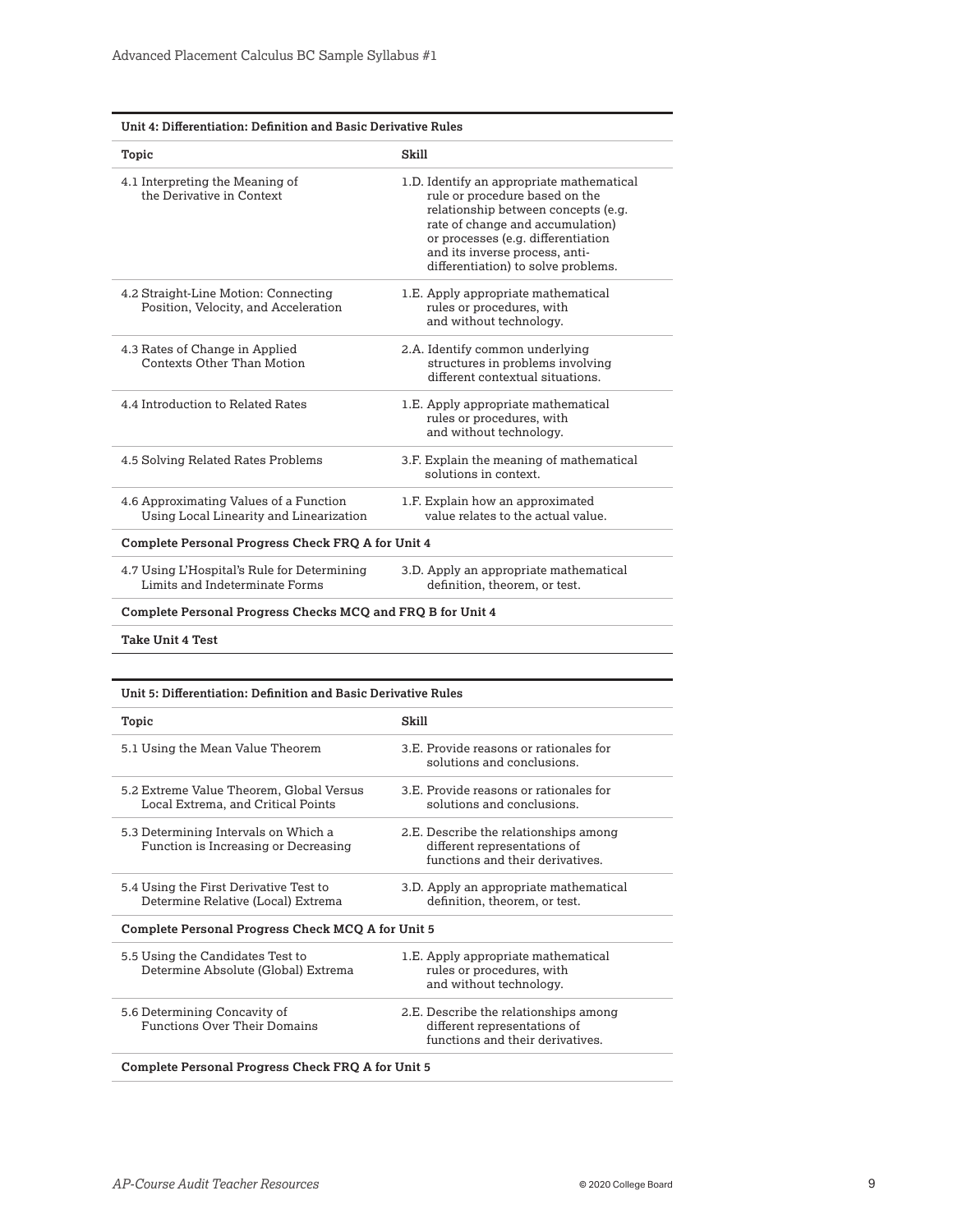| Unit 5: Differentiation: Definition and Basic Derivative Rules                |                                                                                                                              |
|-------------------------------------------------------------------------------|------------------------------------------------------------------------------------------------------------------------------|
| Skill<br>Topic                                                                |                                                                                                                              |
| 5.7 Using the Second Derivative<br>Test to Determine Extrema                  | 3.D. Apply an appropriate mathematical<br>definition, theorem, or test.                                                      |
| 5.8 Sketching Graphs of Functions<br>and Their Derivatives                    | 2.D. Identify how mathematical<br>characteristics or properties<br>of functions are related in<br>different representations. |
| Complete Personal Progress Check MCQ B for Unit 5                             |                                                                                                                              |
| 5.9 Connecting a Function, Its First<br>Derivative, and Its Second Derivative | 2.D. Identify how mathematical<br>characteristics or properties<br>of functions are related in<br>different representations. |
| 5.10 Introduction to Optimization Problems                                    | 2.A. Identify common underlying<br>structures in problems involving<br>different contextual situations.                      |
| 5.11 Solving Optimization Problems                                            | 3.F. Explain the meaning of mathematical<br>solutions in context.                                                            |
| 5.12 Exploring Behaviors of<br><b>Implicit Relations</b>                      | 1.E. Apply appropriate mathematical<br>rules or procedures, with<br>and without technology.                                  |
|                                                                               | 3.E. Provide reasons or rationales for<br>solutions and conclusions.                                                         |
|                                                                               |                                                                                                                              |

**Complete Personal Progress Checks MCQ C and FRQ B for Unit 5** 

**Take Unit 5 Test** 

| Unit 6: Integration and Accumulation of Change                                   |                                                                                                                                                                                                                                                                       |  |
|----------------------------------------------------------------------------------|-----------------------------------------------------------------------------------------------------------------------------------------------------------------------------------------------------------------------------------------------------------------------|--|
| Topic                                                                            | Skill                                                                                                                                                                                                                                                                 |  |
| 6.1 Exploring Accumulations of Change                                            | 4.B. Use appropriate units of measure.                                                                                                                                                                                                                                |  |
| 6.2 Approximating Areas with<br>Riemann Sums                                     | 1.F. Explain how an approximated<br>value relates to the actual value.                                                                                                                                                                                                |  |
| 6.3 Riemann Sums, Summation Notation,<br>and Definite Integral Notation          | 2.C. Identify a re-expression of<br>mathematical information presented<br>in a given representation.                                                                                                                                                                  |  |
| 6.4 The Fundamental Theorem of<br>Calculus and Accumulation Functions            | 1.D. Identify an appropriate mathematical<br>rule or procedure based on the<br>relationship between concepts (e.g.<br>rate of change and accumulation)<br>or processes (e.g. differentiation<br>and its inverse process, anti-<br>differentiation) to solve problems. |  |
| 6.5 Interpreting the Behavior of<br><b>Accumulation Functions Involving Area</b> | 2.D. Identify how mathematical<br>characteristics or properties<br>of functions are related in<br>different representations.                                                                                                                                          |  |
| Complete Personal Progress Checks MCQ A for Unit 6                               |                                                                                                                                                                                                                                                                       |  |
| 6.6 Applying Properties of Definite Integrals                                    | 3.D. Apply an appropriate mathematical<br>definition, theorem, or test.                                                                                                                                                                                               |  |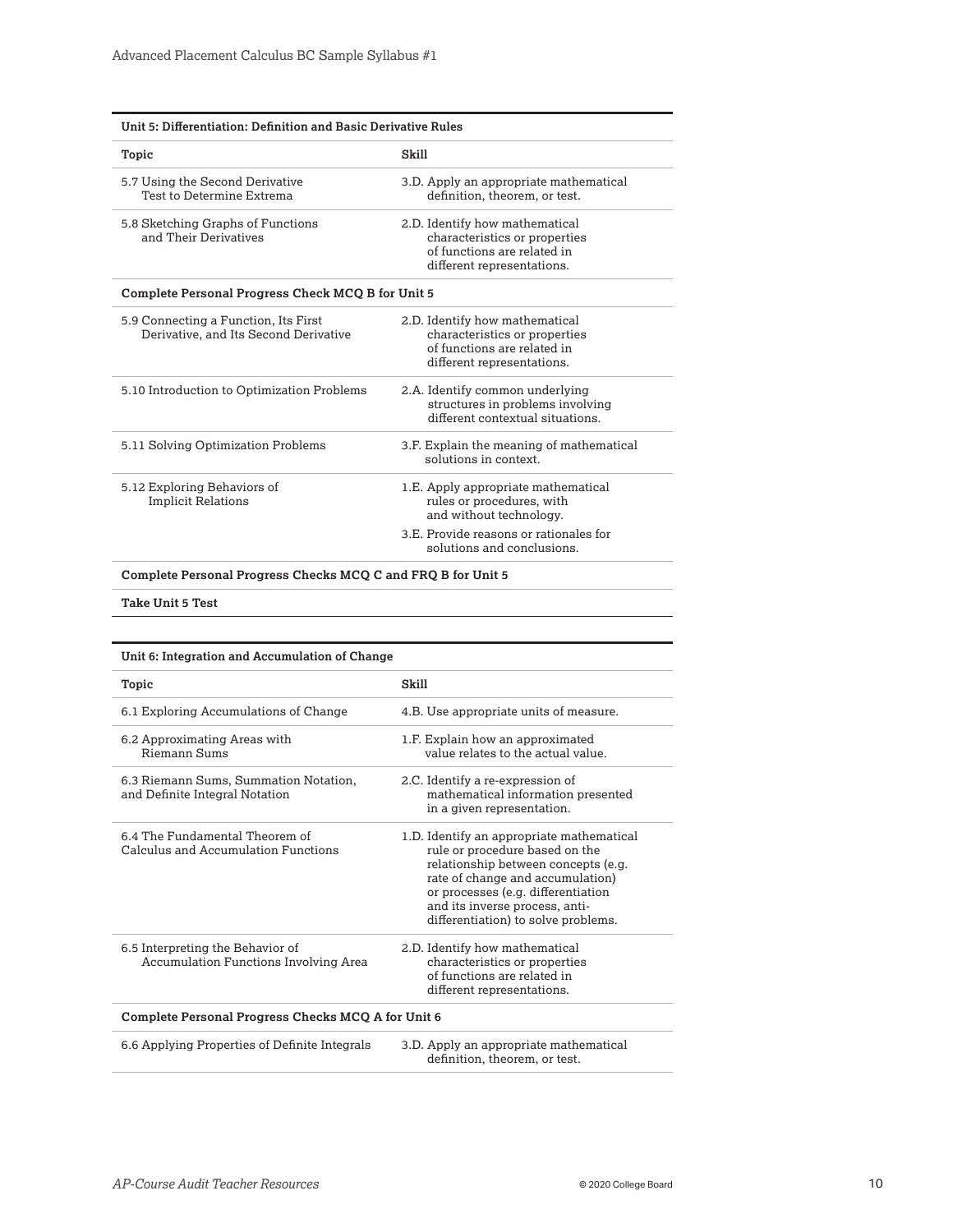| Unit 6: Integration and Accumulation of Change                                    |                                                                                                                                                                                                     |  |
|-----------------------------------------------------------------------------------|-----------------------------------------------------------------------------------------------------------------------------------------------------------------------------------------------------|--|
| Topic                                                                             | Skill                                                                                                                                                                                               |  |
| 6.7 The Fundamental Theorem of<br>Calculus and Definite Integrals                 | 3.D. Apply an appropriate mathematical<br>definition, theorem, or test.                                                                                                                             |  |
| 6.8 Finding Antiderivatives and Indefinite<br>Integrals: Basic Rules and Notation | 4.C. Use appropriate mathematical<br>symbols and notation (e.g., Represent<br>a derivative using $f'(x)$ , y', and $\frac{dy}{dx}$ ).                                                               |  |
| 6.9 Integrating Using Substitution                                                | 1.E. Apply appropriate mathematical<br>rules or procedures, with<br>and without technology.                                                                                                         |  |
| Complete Personal Progress Check FRQ A for Unit 6                                 |                                                                                                                                                                                                     |  |
| 6.10 Integrating Functions Using Long<br>Divisions and Completing the Square      | 1.E. Apply appropriate mathematical<br>rules or procedures, with<br>and without technology.                                                                                                         |  |
| Complete Personal Progress Check MCQ B for Unit 6                                 |                                                                                                                                                                                                     |  |
| 6.11 Integrating Using Integration by Parts                                       | 1.E. Apply appropriate mathematical<br>rules or procedures, with<br>and without technology.                                                                                                         |  |
| 6.12 Using Linear Partial Fractions                                               | 1.E. Apply appropriate mathematical<br>rules or procedures, with<br>and without technology.                                                                                                         |  |
| 6.13 Evaluating Improper Integrals                                                | 1.E. Apply appropriate mathematical<br>rules or procedures, with<br>and without technology.                                                                                                         |  |
| 6.14 Selecting Techniques for<br>Antidifferentiation                              | 1.C. Identify an appropriate mathematical<br>rule or procedure based on the<br>classification of a given expression<br>(e.g. Use the chain rule to find the<br>derivative of a composite function). |  |

**Complete Personal Progress Checks MCQ C and FRQ B for Unit 6** 

**Take Unit 6 Test** 

| Unit 7: Differential Equations                                                                       |  |
|------------------------------------------------------------------------------------------------------|--|
| Skill                                                                                                |  |
| 2.C. Identify a re-expression of<br>mathematical information presented<br>in a given representation. |  |
| 3.G. Confirm that solutions are<br>accurate and appropriate.                                         |  |
| 2.C. Identify a re-expression of<br>mathematical information presented<br>in a given representation. |  |
| 4.D. Use appropriate graphing techniques                                                             |  |
| 1.E. Apply appropriate mathematical<br>rules or procedures, with<br>and without technology.          |  |
|                                                                                                      |  |

**Complete Personal Progress Check MCQ A for Unit 7**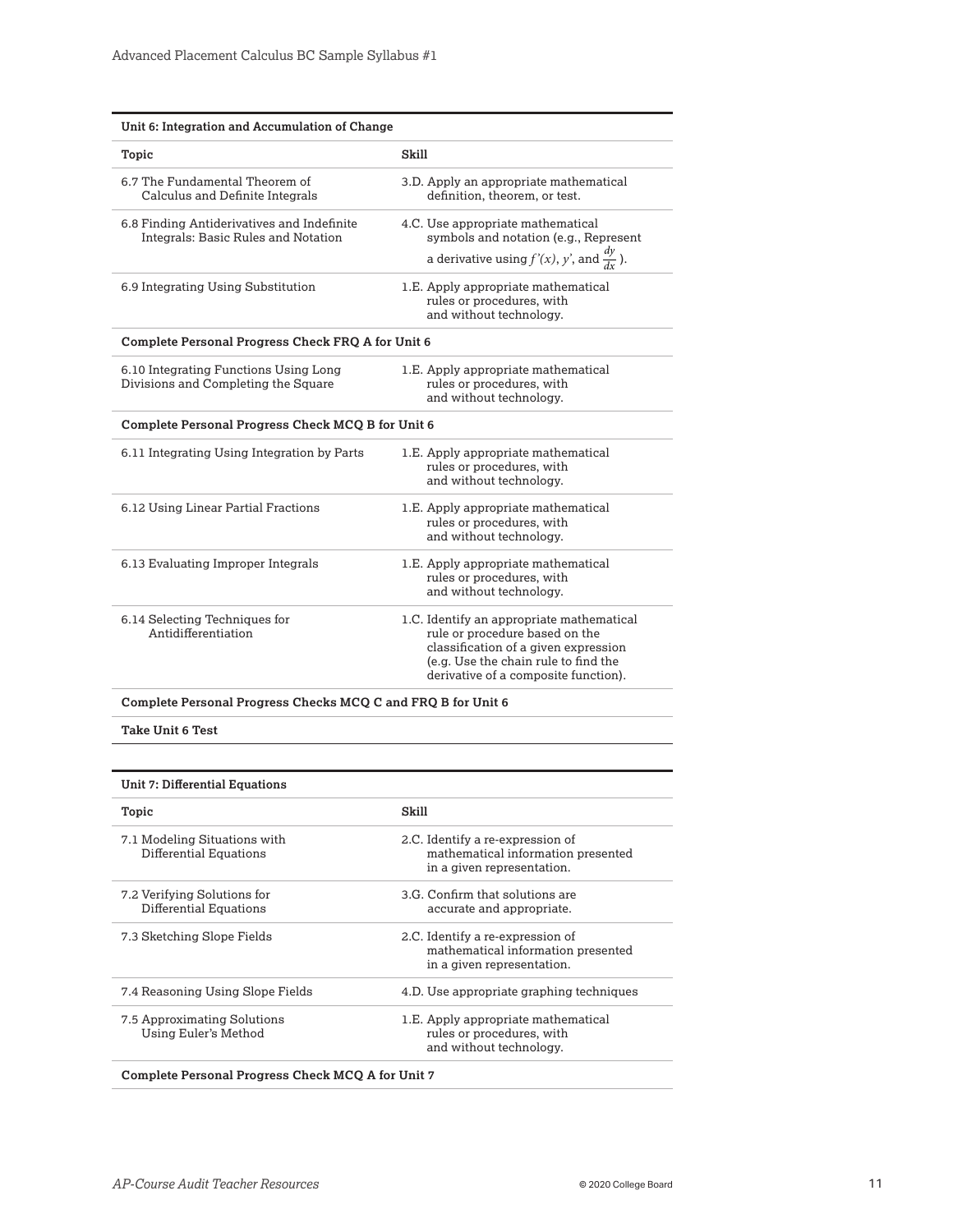| <b>Unit 7: Differential Equations</b>                                                       |                                                                                                                                                                                                                                                                       |
|---------------------------------------------------------------------------------------------|-----------------------------------------------------------------------------------------------------------------------------------------------------------------------------------------------------------------------------------------------------------------------|
| Topic                                                                                       | Skill                                                                                                                                                                                                                                                                 |
| 7.6 Finding General Solutions Using<br>Separation of Variables                              | 1.E. Apply appropriate mathematical<br>rules or procedures, with<br>and without technology.                                                                                                                                                                           |
| 7.7 Finding Particular Solutions<br>Using Initial Conditions and<br>Separation of Variables | 1.E. Apply appropriate mathematical<br>rules or procedures, with<br>and without technology.                                                                                                                                                                           |
| Complete Personal Progress Check FRQs A and B for Unit 7                                    |                                                                                                                                                                                                                                                                       |
| 7.8 Exponential Models with<br>Differential Equations                                       | 3.G. Confirm that solutions are<br>accurate and appropriate.                                                                                                                                                                                                          |
| 7.9 Logistic Models with<br>Differential Equations                                          | 3.F. Explain the meaning of mathematical<br>solutions in context.                                                                                                                                                                                                     |
| Complete Personal Progress Check MCQ B and FRQ B for Unit 7                                 |                                                                                                                                                                                                                                                                       |
| Take Unit 7 Test                                                                            |                                                                                                                                                                                                                                                                       |
|                                                                                             |                                                                                                                                                                                                                                                                       |
| Unit 8: Applications of Integration                                                         |                                                                                                                                                                                                                                                                       |
| Topic                                                                                       | Skill                                                                                                                                                                                                                                                                 |
| 8.1 Finding the Average Value of<br>a Function on an Interval                               | 1.E. Apply appropriate mathematical<br>rules or procedures, with<br>and without technology.                                                                                                                                                                           |
| 8.2 Connecting Position, Velocity, and<br><b>Acceleration Using Integrals</b>               | 1.D. Identify an appropriate mathematical<br>rule or procedure based on the<br>relationship between concepts (e.g.<br>rate of change and accumulation)<br>or processes (e.g. differentiation<br>and its inverse process, anti-<br>differentiation) to solve problems. |
| 8.3 Using Accumulation Functions and<br>Definite Integrals in Applied Contexts              | 3.D. Apply an appropriate mathematical<br>definition, theorem, or test.                                                                                                                                                                                               |
| 8.4 Finding the Area Between Curves<br>Expressed as Functions of $x$                        | 4.C. Use appropriate mathematical<br>symbols and notation (e.g., Represent<br>a derivative using $f'(x)$ , y', and $\frac{dy}{dx}$ ).                                                                                                                                 |
| 8.5 Finding the Area Between Curves<br>Expressed as Functions of $y$                        | 1.E. Apply appropriate mathematical<br>rules or procedures, with<br>and without technology.                                                                                                                                                                           |
| Complete Personal Progress Check FRQ A for Unit 8                                           |                                                                                                                                                                                                                                                                       |
| 8.6 Finding the Area Between Curves That<br>Intersect at More Than Two Points               | 2.B. Identify mathematical information<br>from graphical, symbolic, numerical,<br>and/or verbal representations.                                                                                                                                                      |
| 8.7 Volumes with Cross-Sections:<br><b>Squares and Rectangles</b>                           | 3.D. Apply an appropriate mathematical<br>definition, theorem, or test.                                                                                                                                                                                               |
| Complete Personal Progress Check MCQ A for Unit 8                                           |                                                                                                                                                                                                                                                                       |
| 8.8 Volumes with Cross-Sections:<br>Triangles and Semicircles                               | 3.D. Apply an appropriate mathematical<br>definition, theorem, or test.                                                                                                                                                                                               |
| 8.9 Volume with Disc Method: Revolving<br>Around the $x -$ or $y -$ axis                    | 3.D. Apply an appropriate mathematical<br>definition, theorem, or test.                                                                                                                                                                                               |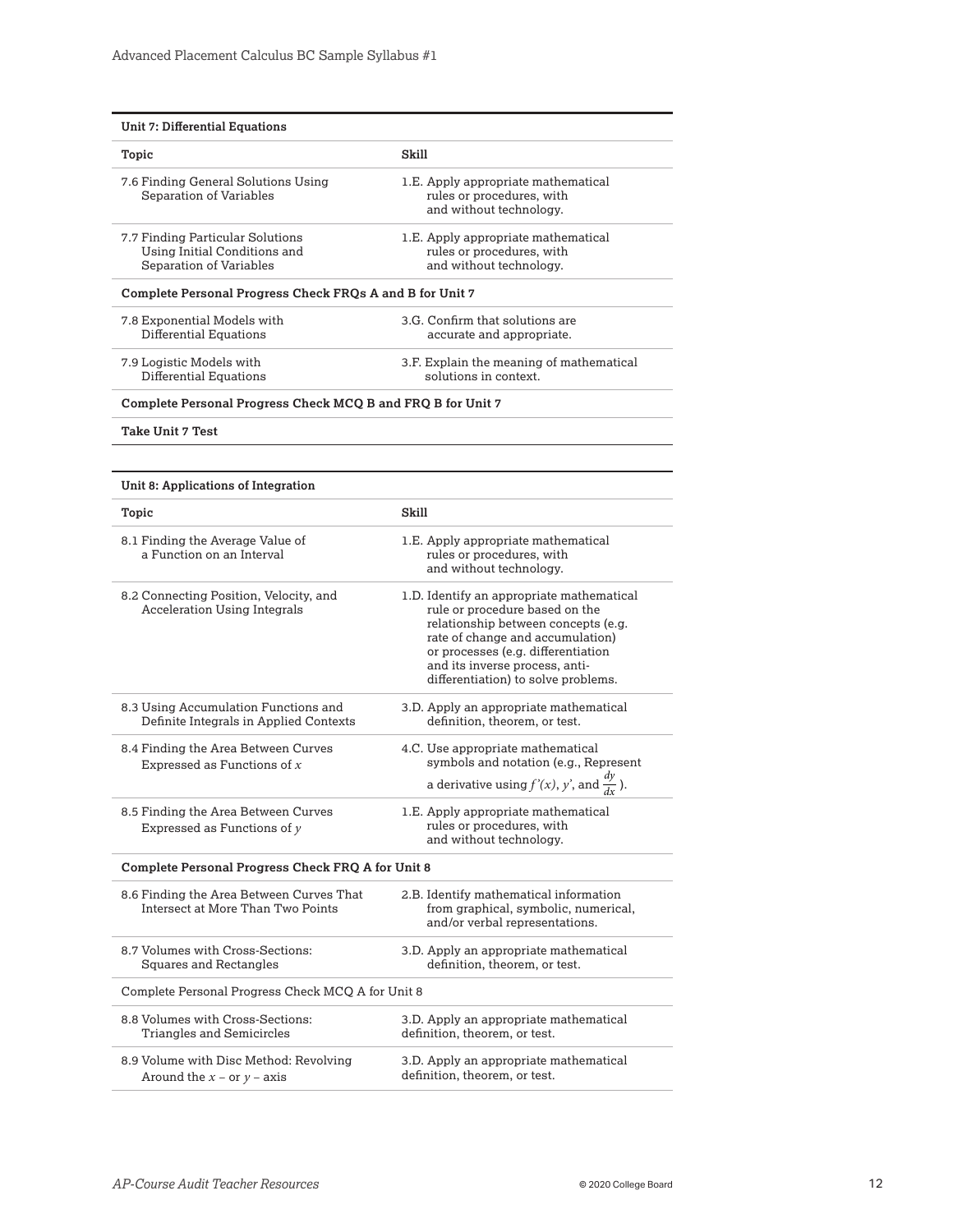| Unit 8: Applications of Integration                                         |                                                                                                                           |  |
|-----------------------------------------------------------------------------|---------------------------------------------------------------------------------------------------------------------------|--|
| Topic                                                                       | Skill                                                                                                                     |  |
| 8.10 Volume with Disc Method:<br>Revolving Around Other Axes                | 2.D. Identify how mathematical<br>characteristics or properties of functions<br>are related in different representations. |  |
| 8.11 Volume with Washer Method:<br>Revolving Around the $x$ – or $y$ – axis | 4.E. Apply appropriate rounding procedures.                                                                               |  |
| 8.12 Volume with Washer Method:<br>Revolving Around Other Axes              | 2.D. Identify how mathematical<br>characteristics or properties of functions<br>are related in different representations. |  |
| 8.13 The Arc Length of a Smooth, Planar<br>Curve and Distance Traveled      | 3.D. Apply an appropriate mathematical<br>definition, theorem, or test.                                                   |  |
| Complete Personal Progress Check MCQ B and FRQ B for Unit 8                 |                                                                                                                           |  |

**Take Unit 8 Test** 

| Unit 9: Parametric Equations, Polar Coordinates, and Vector-Valued Functions |                                                                                                                                                                                                                                                                       |  |
|------------------------------------------------------------------------------|-----------------------------------------------------------------------------------------------------------------------------------------------------------------------------------------------------------------------------------------------------------------------|--|
| Topic                                                                        | Skill                                                                                                                                                                                                                                                                 |  |
| 9.1 Defining and Differentiating<br><b>Parametric Equations</b>              | 2.D. Identify how mathematical<br>characteristics or properties<br>of functions are related in<br>different representations.                                                                                                                                          |  |
| 9.2 Second Derivatives of<br><b>Parametric Equations</b>                     | 1.E. Apply appropriate mathematical<br>rules or procedures, with<br>and without technology.                                                                                                                                                                           |  |
| 9.3 Finding Arc Lengths of Curves<br>Given by Parametric Equations           | 1.D. Identify an appropriate mathematical<br>rule or procedure based on the<br>relationship between concepts (e.g.<br>rate of change and accumulation)<br>or processes (e.g. differentiation<br>and its inverse process, anti-<br>differentiation) to solve problems. |  |
| 9.4 Defining and Differentiating<br>Vector-Valued Functions                  | 1.D. Identify an appropriate mathematical<br>rule or procedure based on the<br>relationship between concepts (e.g.<br>rate of change and accumulation)<br>or processes (e.g. differentiation<br>and its inverse process, anti-<br>differentiation) to solve problems. |  |
| 9.5 Integrating Vector-Valued Functions                                      | 1.E. Apply appropriate mathematical<br>rules or procedures, with<br>and without technology.                                                                                                                                                                           |  |
| Complete Personal Progress Check MCQ A for Unit 9                            |                                                                                                                                                                                                                                                                       |  |
| 9.6 Solving Motion Problems Using<br>Parametric and Vector-Valued Functions  | 1.E. Apply appropriate mathematical<br>rules or procedures, with<br>and without technology.                                                                                                                                                                           |  |
| 9.7 Defining Polar Coordinates and<br>Differentiating in Polar Form          | 2.D. Identify how mathematical<br>characteristics or properties<br>of functions are related in<br>different representations.                                                                                                                                          |  |
| Complete Personal Progress Checks FRQ A and FRQ B for Unit 9                 |                                                                                                                                                                                                                                                                       |  |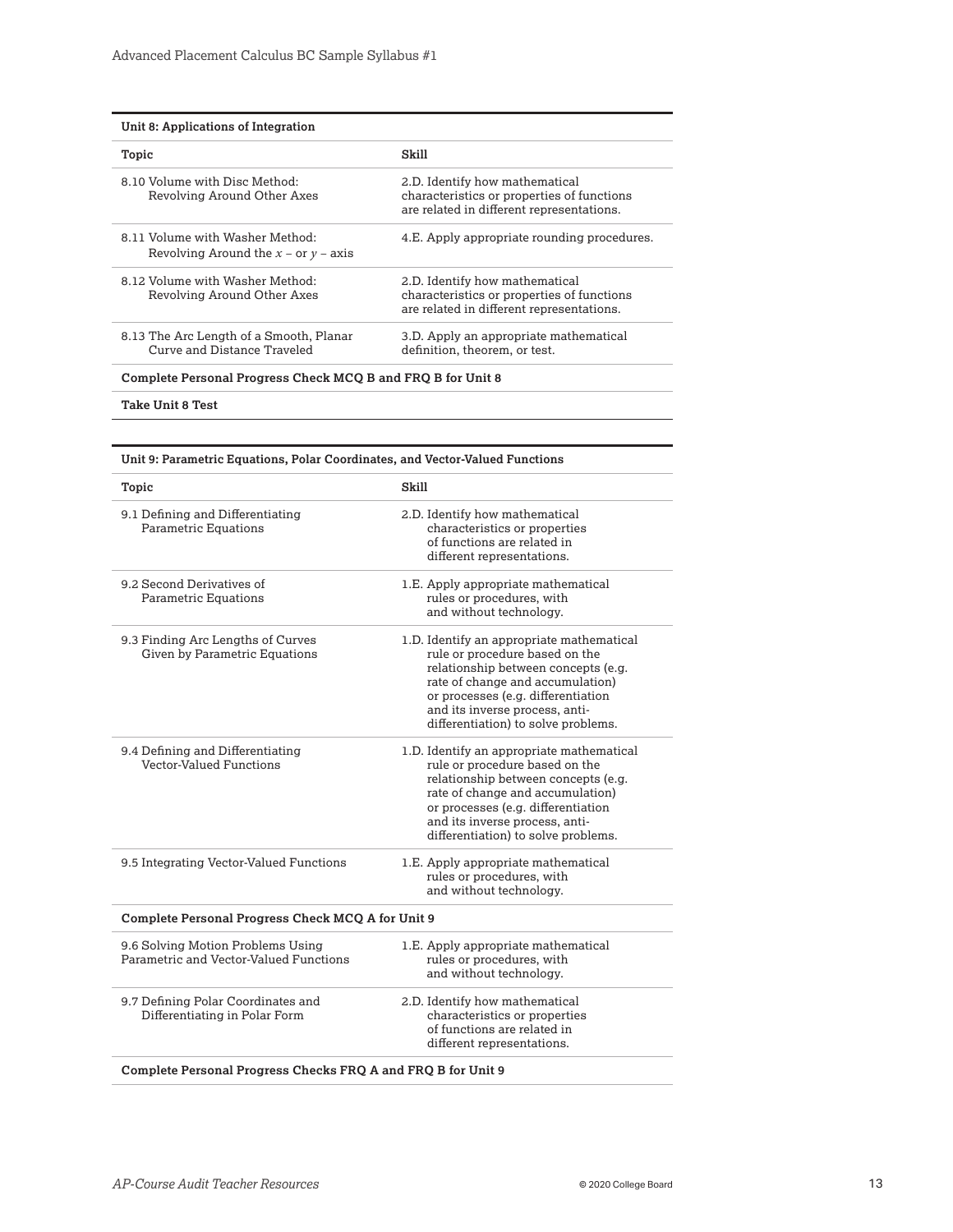| Topic                                      | Skill                                  |
|--------------------------------------------|----------------------------------------|
| 9.8 Find the Area of a Polar Region or the | 3.D. Apply an appropriate mathematical |
| Area Bounded by a Single Polar Curve       | definition, theorem, or test.          |
| 9.9 Find the Area of the Region            | 3.D. Apply an appropriate mathematical |
| Bounded by Two Polar Curves                | definition, theorem, or test.          |

**Complete Personal Progress Check MCQ B for Unit 9** 

**Take Unit 9 Test** 

| Unit 10: Infinite Sequences and Series                             |                                                                                                      |
|--------------------------------------------------------------------|------------------------------------------------------------------------------------------------------|
| Topic                                                              | Skill                                                                                                |
| 10.1 Defining Convergent and<br>Divergent Infinite Series          | 3.D. Apply an appropriate mathematical<br>definition, theorem, or test.                              |
| 10.2 Working with Geometric Series                                 | 3.D. Apply an appropriate mathematical<br>definition, theorem, or test.                              |
| 10.3 The nth Term Test for Convergence                             | 3.D. Apply an appropriate mathematical<br>definition, theorem, or test.                              |
| 10.4 Integral Test for Convergence                                 | 3.D. Apply an appropriate mathematical<br>definition, theorem, or test.                              |
| 10.5 Harmonic Series and $p$ – Series                              | 3.B. Identify an appropriate mathematical<br>definition, theorem, or test to apply.                  |
| Complete Personal Progress Check MCQ A for Unit 10                 |                                                                                                      |
| 10.6 Comparison Tests for Convergence                              | 3.D. Apply an appropriate mathematical<br>definition, theorem, or test.                              |
| 10.7 Alternating Series Test<br>for Convergence                    | 3.D. Apply an appropriate mathematical<br>definition, theorem, or test.                              |
| 10.8 Ratio Test for Convergence                                    | 3.D. Apply an appropriate mathematical<br>definition, theorem, or test.                              |
| 10.9 Determining Absolute or<br>Conditional Convergence            | 3.D. Apply an appropriate mathematical<br>definition, theorem, or test.                              |
| 10.10 Alternating Series Error Bound                               | 1.E. Apply appropriate mathematical<br>rules or procedures, with<br>and without technology.          |
| Complete Personal Progress Check MCQ B for Unit 10                 |                                                                                                      |
| 10.11 Finding Taylor Polynomial<br>Approximations of Functions     | 3.D. Apply an appropriate mathematical<br>definition, theorem, or test.                              |
|                                                                    | 2.C. Identify a re-expression of<br>mathematical information presented<br>in a given representation. |
| 10.12 Lagrange Error Bound                                         | 1.F. Explain how an approximated<br>value relates to the actual value.                               |
| 10.13 Radius and Interval of<br><b>Convergence of Power Series</b> | 2.C. Identify a re-expression of<br>mathematical information presented<br>in a given representation. |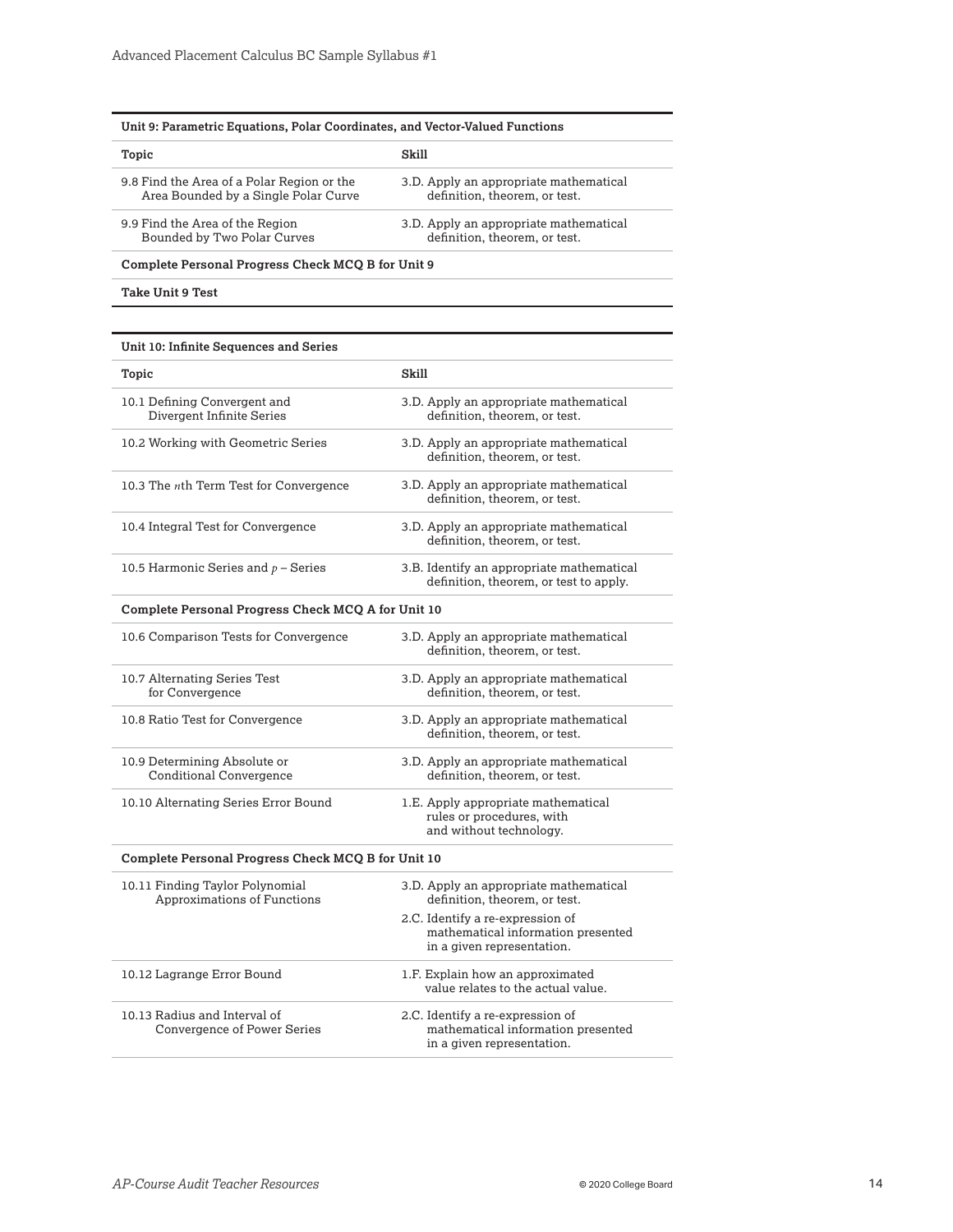| Unit 10: Infinite Sequences and Series                       |                                                                                                      |
|--------------------------------------------------------------|------------------------------------------------------------------------------------------------------|
| Topic                                                        | Skill                                                                                                |
| 10.14 Finding Taylor or Maclaurin<br>Series for a Function   | 2.C. Identify a re-expression of<br>mathematical information presented<br>in a given representation. |
| Complete Personal Progress Check FRQ A for Unit 10           |                                                                                                      |
| 10.15 Representing Functions<br>as Power Series              | 3.D. Apply an appropriate mathematical<br>definition, theorem, or test.                              |
| Complete Personal Progress Check MCQ C and FRQ B for Unit 10 |                                                                                                      |
| Take Unit 10 Test                                            |                                                                                                      |

## Review for AP Exam (2–3 weeks)

- Complete review of the proceeding major topics/concepts.
- Students work through problems by using published review books and College Board released MC, FRQs, and practice exams.
- Nightly practice problems from released AP Exams, including both multiple- choice and free-response questions.
- A complete practice exam (most recently released public exam) given over several class periods. This exam is graded just like the AP Exam using released scoring rubrics.

## Teaching Strategies

One of the major outcomes of this course is for students to be able to work with functions represented in a variety of ways: graphically, numerically, analytically, and verbally. This is accomplished in a variety of methods, including daily homework presentations by students, weekly labs, take-home problem sets with written justifications using correct mathematical nomenclature, and group projects.

All exams are modeled after the AP Exam, including multiple-choice and free-response questions. All exams have both a calculator and a no calculator active section. Students are taught to round once during a problem, at the end of the problem and to three decimal places. Students are taught to develop connections/relationships between the three major themes of the course: change/limits/analysis of functions. These three themes are woven throughout the course as described in the CED. Students use their calculators to explore concepts and solidify their learning experiences. Students are exposed to a multitude of problems from various textbooks, review books, and other sources.

## Activities/Projects

Students work on a number of activities/projects throughout the course to reinforce concepts and the Rule of Four. The activities below address the Four Mathematical Practices:

## Mathematical Practice #1: Implementing Mathematical Processes

This activity is designed for the Chain Rule to help students develop their own understanding of this concept. I write  $y = sin(x)$  on the board and I ask them for the derivative, which at this point in the course should be easy for them. I then write a 1 after the answer  $y' = cos(x) *1$ .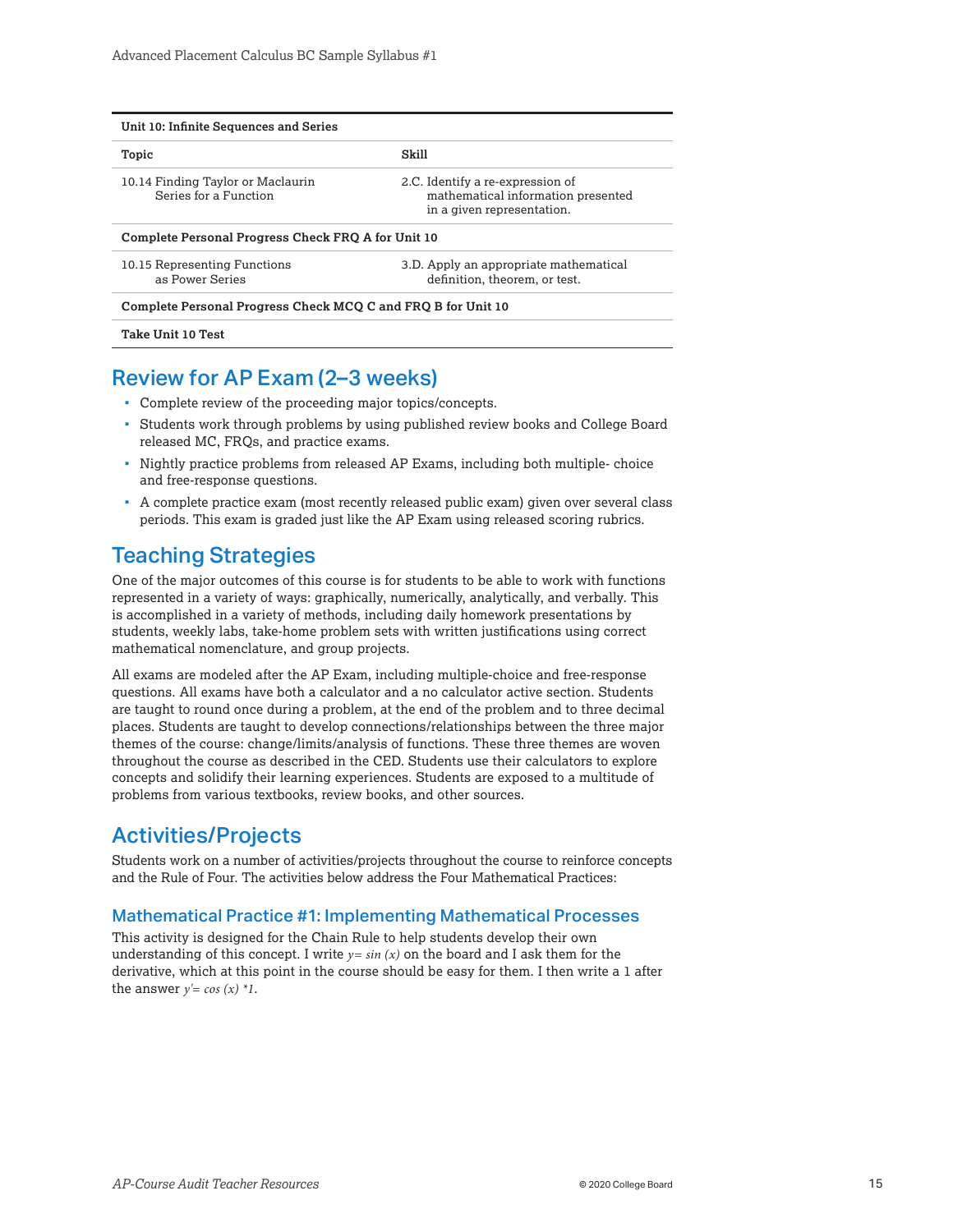<span id="page-15-0"></span>Many students ask: Why did I write a 1 at the end of the answer? We then talk about this and then I ask them to take the derivative of  $y=sin(3x)$  and see what I get from the students. If they can see the pattern, and they usually do, we talk about this as being a very simple composition of functions and then move on to a more difficult situation, namely the derivative of *f(g(x)*.

After we have found the general formula for the Chain Rule, I give the students a worksheet with several functions expressed analytically. They must decide which functions require the Chai n Rule, which require the Product Rule, and which require neither rule and then manually compute the derivative of each function. **(1.C, 1.E) CR3** 

#### Mathematical Practice #2: Connecting Representations

This is an easier classroom activity and works best for larger classes. I have eight small pieces of paper for each of five functions (for a total of 40 pieces of paper): the graph of the function and the graph of its first derivative, a tabular representation of the function and of its derivative, an analytical expression of the function and of its derivative, and a verbal description of the function and of its first derivative. Students try to match the 40 pieces of paper into the correct five sets of eight pieces each. I then have the students divide into pairs; each student must explain to their partner the connection between at least two different representations in each set (such as the connection between the graph of the function and the verbal description of its derivative). **(2.B, 2.C, 2.E) CR4** 

### Mathematical Practice #3: Justification

This activity is designed for students to apply the Mean Value Theorem in real- world situations. After introducing the MVT and discussing the conditions that need to be met to apply this theorem (continuous on  $[a,b]$  and differentiable on  $(a,b)$ ), students are asked to come up with one real-world situation that satisfies the hypotheses of the MVT and one that does not satisfy the hypotheses. Students then explain orally to the class what their answers represent in context and explain their reasoning for whether the hypotheses are met or not. **(3.C, 3.E) CR5** 

#### Mathematical Practice #4: Communication and Notation

In this activity, the students practice notational fluency and appropriate mathematical language. Each student writes a verbal description of a rate of change (such as "The rate of change of the temperature of the pie is proportional to the difference between the temperature of the pie and the temperature of the room") and gives it to their partner, who must translate the description into a differential equation using proper notation. For that night's homework assignment, each student must submit a written explanation of how language in the verbal description suggested their differential equation. **CR6** For the next night's homework assignment, they are asked to use calculus to solve the differential equation given an initial condition. The work and notation are checked. **(4.A, 4.C)**

## Additional Activities

- 1. The students are given two complicated functions expressed analytically that represent the rate of change of the populations of wolves and coyotes. They must first use the calculator to draw the graphs, then use the calculator's equation solver to find where the graphs intersect, and third use the calculator's numerical differentiation feature to estimate the slope of each graph at the intersection point. Lastly, they must set-up definite integrals to find the net increase or decrease in each population over a given time period and solve with the calculator's numerical integration feature. **CR7**
- 2. The students are asked to graph various functions and their derivatives on the calculator in order to explore the relationship between the graph of the function and the graph of its derivative and discover any useful connections (such as that the graph of *f '* is increasing where the graph of *f* is concave up). **CR7**

#### **CR3**

The syllabus must include a description of at least one activity in which students use two or more skills under Mathematical Practice 1. The activity or activities must be labeled with the corresponding skill(s).

#### AND

One of those activities must incorporate the portion of Skill 1.E in which students apply appropriate mathematical rules or procedures without technology.

#### **CR4**

The syllabus must include a description of at least one activity in which students work with multiple representations. Each of the four representations (analytical, numerical, graphical, and verbal) must be in at least one of the provided activities.

AND

There must be evidence of a connection between at least two different representations in at least one of the provided activities aligned with Skills 2.C, 2.D, or 2.E.

The activity or activities must be labeled with the corresponding skill(s).